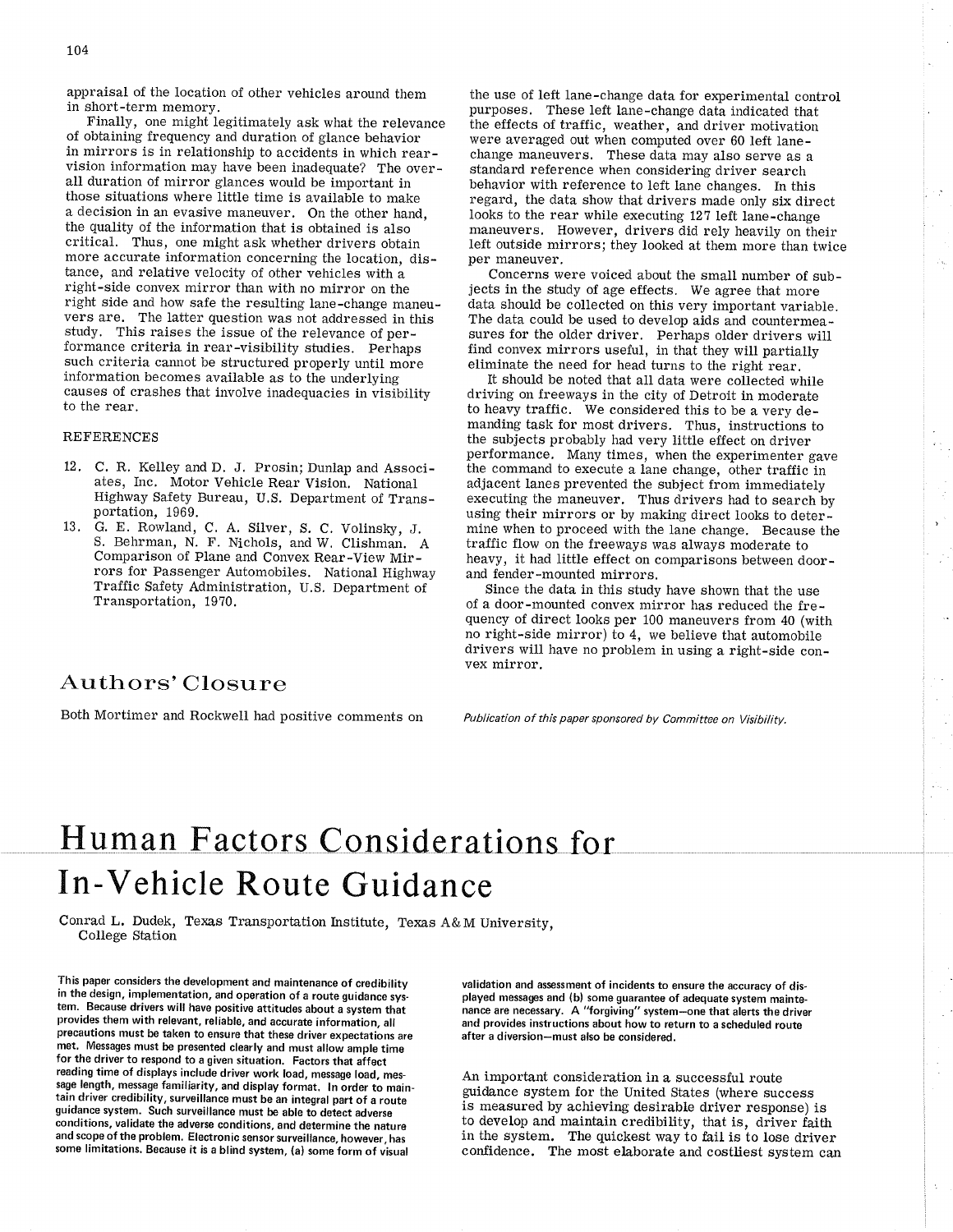deteriorate into an operational headache if the confidence of the motoring public is lost  $(1)$ .

My remarks, therefore, center on credibility. In particular, this paper highlights software and hardware issues that I view as important human factors considerations during the development, design, implementation, and operation of a route guidance system in order to achieve and to maintain driver credibility.

My understanding of the system proposed for the United States is that it is a two-level system (2). The first level, referred to as a static routing system' provides instructions to drivers based on the best route information derived from historical data. The second level, referred to as a dynamic routing system, gives instructions to drivers based on curent traffic conditions obtained from surveillance of the highway system. This paper essentially considers the dynamic system, although many of the same principles may be applied to the static-type system. A constraint in preparing this presentation was that the exact configuration of the U.S. in-vehicle display (i.e., whether it will give only routing information or traffic information in addition to routing information, or use both visual and audio displays) was not known.

#### DISPLAYS

First, it is necessary to consider the in-vehicle displays themselves and a system in which only routing iniormation is visually displayed. Will this type of information suffice? Recent research has índicated that under certain applications it will suffice, provided drivers are convinced that the system is indeed directing them to the best route. One application is during the routing of traffic for a special event (e.g., football game, baseball game, or state fair). Recent experience with changeable message signing indicated that drivers will be responsive  $(3, 4)$ . Since most drivers will be expecting some form of congestion on the primary highway near the major generator and many drivers will be unfamiliar with alternate routes, they will respond to BEST-ROUTE information. Another apptication is the routing of unfamitiar through-drivers along alternate freeways through and between metropolitan areas  $(5)$ .

When dealing with local drivers, particularly commuters, there is a strong indication that drivers wish to know the location of a problem ahead; they desire diversion information and at least one good reason for being diverted  $(1)$ -for example, a major delay. They may have to be convinced that diversion is in their best<br>interests. Therefore, it may be necessary to use word messages that describe the incident, location, and degree of the problem in addition to the routing instructions.

The question as to whether traffic information should be presented on a visual display or an auditory display requires further research.

#### CREDIBILITY

Drivers will have positive attitudes about a system that provides them with relevant, reliable, accurate, up-todate, and timely information displayed in a manner that is clear and can be read in ample tíme to make a decision  $(1)$ . All precautions must be taken to ensure that theseãriver expectations are met. Drivers will have negative attitudes about a system that does not meet these expectations. Each of these factors is examined briefly.

### Clarity and Reading fime

As I understand the guidance system, information will not be continuously displayed but will be presented only at key intersection areas or other important locations. In reality, then, there will be constraints on message presentation time similar to those of on-road changeable message signs. At a given driving speed, factors that affect the reading time of displays include driver work load, message load, message length, message familiarity, and display format  $(1)$ .

Messages must be viewed within a distance that allows sufficient exposure tíme for drivers to attend to the complex driving situation and glance at the display a sufficient number of times to read and comþrehend the message. The higher the driver work load, the longer time the message must be legibie.

With the enormous capability and flexibility of the types of visual displays that I envision for use with a route guidance system, there may be a temptation to display more information than drivers can read and comprehend during the available reading time. This has been a problem in some cases with the use of onroad changeable message signs (5). Hopefully, the lessons learned from this experience will help establish optimum message lengths for in-vehicle displays.

When too much information is displayed, drivers can become overwhelmed to the extent that they have difficulty in scanning and reading the message. There is evidence, for example, that for on-road changeable message signs, no more than four units of information should be displayed when all four units must be recalled by drivers  $(1)$ . The informational unit refers to each separate data item given in a message that a motorist could recall and that would form the basis for making a decision. On proposed in-vehicle displays, definitive turning movements designated by arrows in contrast to word messages should enhance information transfer.

There is also evidence that an eight-word message (excluding prepositions) is approaching the processing limits of drivers traveling at high speeds. A recent Human Factors Design Guide  $(1)$  recommends minimum message exposure time of  $1 \frac{\text{s}}{\text{s}}$ hort word (up to eight words) or 2 s/unit of information, whichever is Iarger. Research in the form of in-situ and field operational studies is necessary to better assess optimum message lengths for route guidance systems.

Another factor that influences message reading time is driver expectancy and familiarity with what will be displayed. Commuters, for example, who have seen several messages on the in-vehicle display, will develop expectations of message classes and types. Based on previous experience, they will more than likely tend to þloss over familiar elements of the message and conõentrate on those elements that change from one situation to another. (This assumes that standard message formats are used consistently.) Unfamiliar drivers, on the other hand, who see the message for the first time, must read the entire message. Their reading times will thus be longer than those required for familiar drivers  $(1)$ .

With respect to display formating, there are several human factors concepts that can be used  $(1)$ . I will discuss two. First, when word messages are used, it is best to arrange the message somewhat proportionally within the horizontal and vertical dimensions. Messages that extend considerably on either the horizontal or the vertical scale are more difficult to read.

Second, redundancy can be used either in the form of repetition or coding. Color coding of critical messages, for example, would enhance recognition and reading times. With the advent of solid-state digital

 $\mathcal{E}$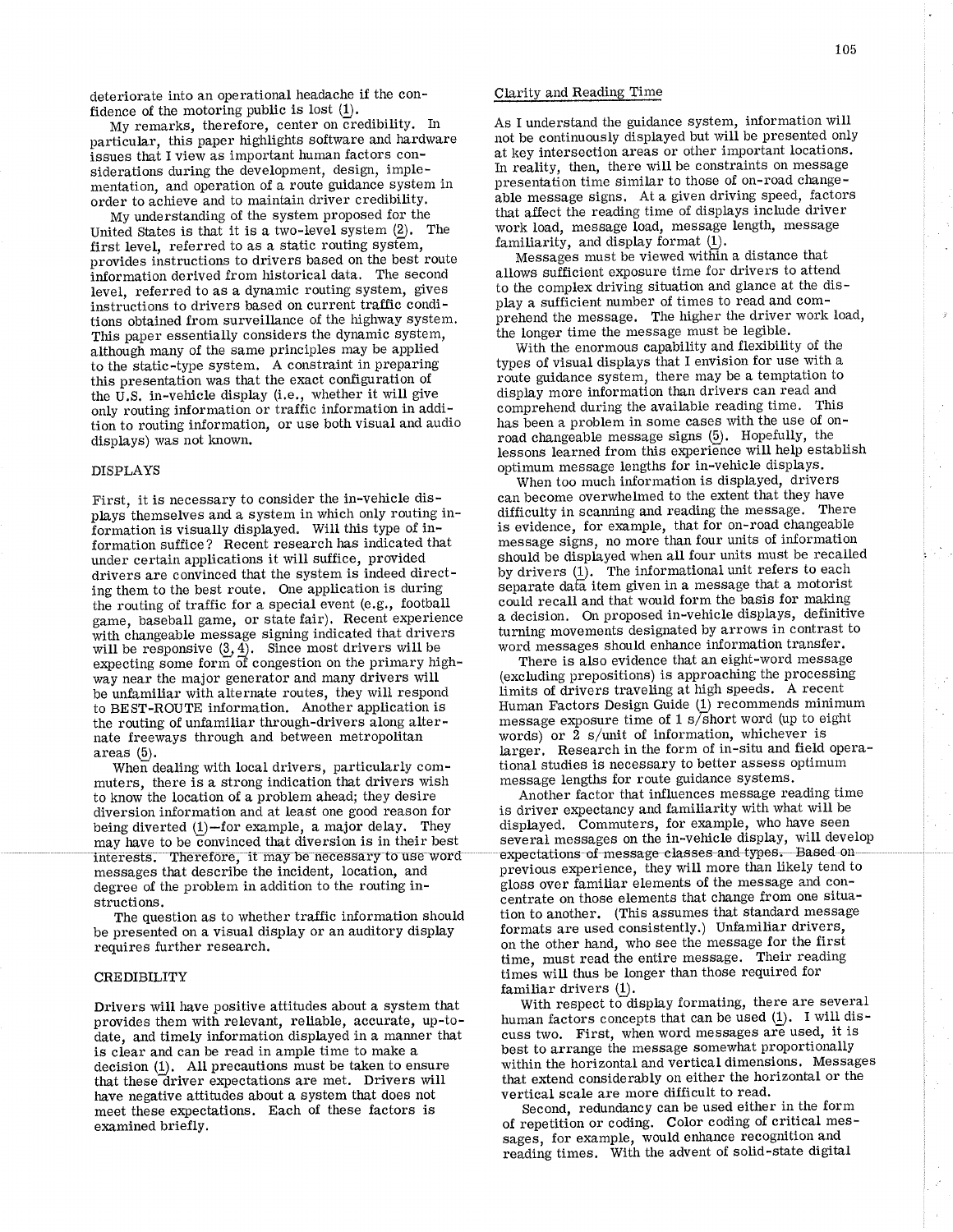television image generation and anticipated technology advances in the future, this is not outside the realm of reality.

There are various messages that can be used to describe traffic conditions or so-called traffic states. Recent studies have indicated that drivers can only distinguish about three, or at most four, levels of traffic conditions  $(6)$ . The studies have also shown that drivers from small cities perceive congestion at a much lower traffic density than drivers from large cities. Words used to describe traffic conditions must be carefully selected, For example, the descriptors STOP AND GO TRAFFIC and NORMAL TRAFFIC are very vague and should not be used. The traffic state descriptor, CONGESTION, is vague and should not be used (1).

Drivers who are given delay durations (or time saved) will base their decisions to divert or to continue on the delay information more than information about the particular type of incident. If a quantitative indication of delay (in minutes) is displayed, it must be reasonably accurate because its validity can be easily checked by the drivers. Studies conducted in four U.S. cities revealed that more than 50 percent of the surveyed drivers indicated that they would divert to avoid a delay of 20 min or more. OnIy B percent stated that they would divert to a delay duration of less than 5 min  $(7)$ . MAJOR ACCIDENT implies to the average driver a delay of at least 20-25 min and MINOR ACCIDENT, a delay of not more than 15 min (7).

In areas where most drivers are primarily commuters, cross-street names should be used to identify the location of the incident. The incident location may also be referenced to a well-known landmark if avail- able. For unfamiliar drivers, the incident location should be expressed in terms of distance  $(1)$ . When names of cities are used on the display, they should

be identical to those used on existing static signs (1).<br>Even with the flexibility of the in-vehicle displays,<br>it will be necessary in many cases to use abbrevia-<br>tions because of the physical size limitations. Driver interpretations of several types of abbreviations more commonly used with traffic condition and routing information are not fully known at this time (5). More research is needed in order to ensure that proper, wellunderstood abbreviations are used.

#### Timely Intormation

Routing and lane assignment information must be given in ample time for drivers to respond to instructions.<br>Lane assignments must be made far in advance of the turning point and far enough upstream of any possible traffic queues so that drivers can maneuver into the appropriate lane. Therefore, a route guidance system must have the capability for measuring traffic queues trapped. For example, under light flow conditions, the lane assignment information can be made rather close to the turning point; but, under heavy traffic conditions, it must be made much sooner.

We also need to consider those cases where the driver has two choice points in close proximity. The situation at a freeway-to-freeway interchange is an example. Information may have to be given far in advance of the interchange. If so, it must be presented clearly so that the driver does not incorrecily exit at a ramp upstream of the major interchange. It may be necessary, therefore, to display route shields (1).

Without question, the information displayed must be compatible with existing static guide signs. Therefore, the relative time frame or spatial frame with respect

to the static signs is important. It is yet to be determined if routing instructions should be displayed in advance of interchange signs, in conjunction with advance interchange signs, or beyond advance interchange signs.

#### Relevant Information

Telling drivers that they are in congested traffic or repeatedly telling commuters of recurrent congestion when such information is obvious decreases confidence in the capability of the system to provide useful information. What is obvious should never be displayed  $(1)$ .<br>The route guidance system should not be used to

balance demands with available capacity during recurrent congestion conditions, There have been attempts to balance on-ramp demands during daily peak periods by suggesting that drivers use other ramps on the freeway, This approach was found to be ineffective and is a good way to lose credibility, Drivers are concerned with their individual travel times and are unconcerned with optimizing flow in a corridor. It is important that they realize a significant reduction in their personal travel time if they are to continuously abide by the information presented  $(1)$ .

l-

ŀ.

 $\epsilon$  . A.

#### Reliable and Accurate Information

The specific messages that can be displayed with confidence to maintain driver credibility are influenced by the operating agency's ability to detect a traffic problem and to determine the nature and scope of the problem. Therefore, surveillance will be an integral part of a route guidance system and must serve the following functions  $(5)$ :

1. Detection of adverse conditions,

2. Validation of the adverse conditions, and 3. Determination of the nature and scope of the problem.

Knowing what is occurring on the affected freeways<br>and streets has an impact on the messages one can display. Driver credibility is at stake. Repeated display of erroneous information or route recommendations that are not the best in the driver's viewpoint are ways of losing driver confidence.

Electronic surveillance with in-place detectors does not always ensure that the information received is accurate. Detection systems seem to be a problem in several existing changeable message sign installations. Iimitations. First, there could be considerable delay in recognizing that an incident has occurred  $(8)$ . This is due to several reasons:

1. Because of cost, sensors are normally placed at long intervals-0.8 km (0.5 mile) or longer on freeways. 2. Sensors are a point source of information. 3. Current incident detection algorithms are not

100 percent accurate. (Changing the algorithm parameters to increase the percentage of incidents detected also increases the chance of false alarms. Thus, there is a need for additional work in this area.)

Another limitation of electronic sensor surveillance is that it is a blind system. The agency must rely on other means to assess the nature of the incident in order to display appropriate messages.

Because electronic surveillance is a blind system, some form of visual validation and assessment of incidents is necessary to ensure that accurate messages